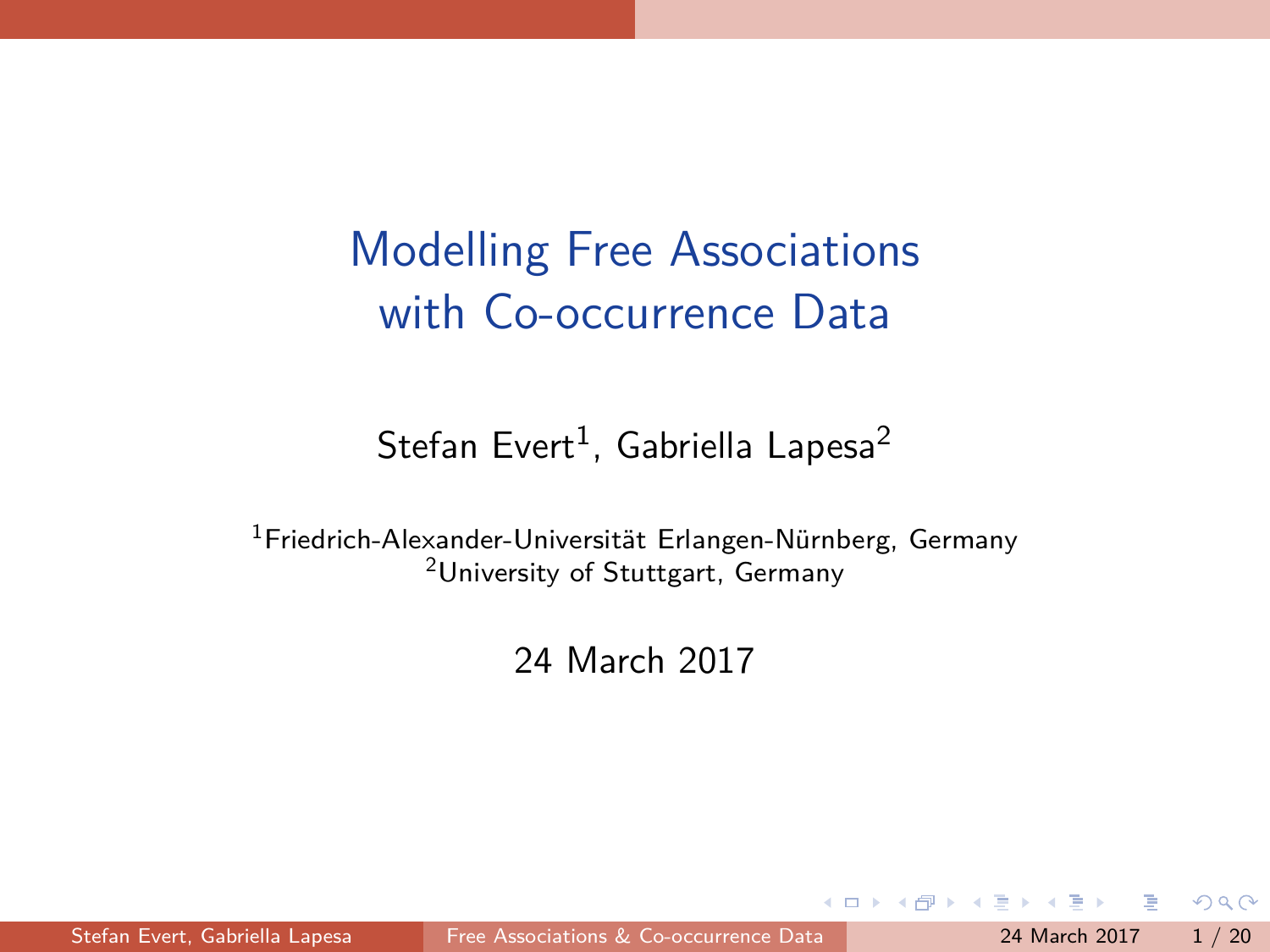## Distributional semantics

- ▶ Distributional Hypothesis [\(Harris 1954;](#page-18-0) [Firth 1957\)](#page-18-1) difference in meaning  $\iff$  difference in distribution
- **Distributional Semantic Models (DSM)**

meaning of  $w =$  collocational profile (co-occurring words)



**Distance between word vectors**  $\Longleftrightarrow$  semantic similarity empirical correlate of the amount of shared meaning

 $QQ$ 

←何 ▶ イヨ ▶ イヨ ▶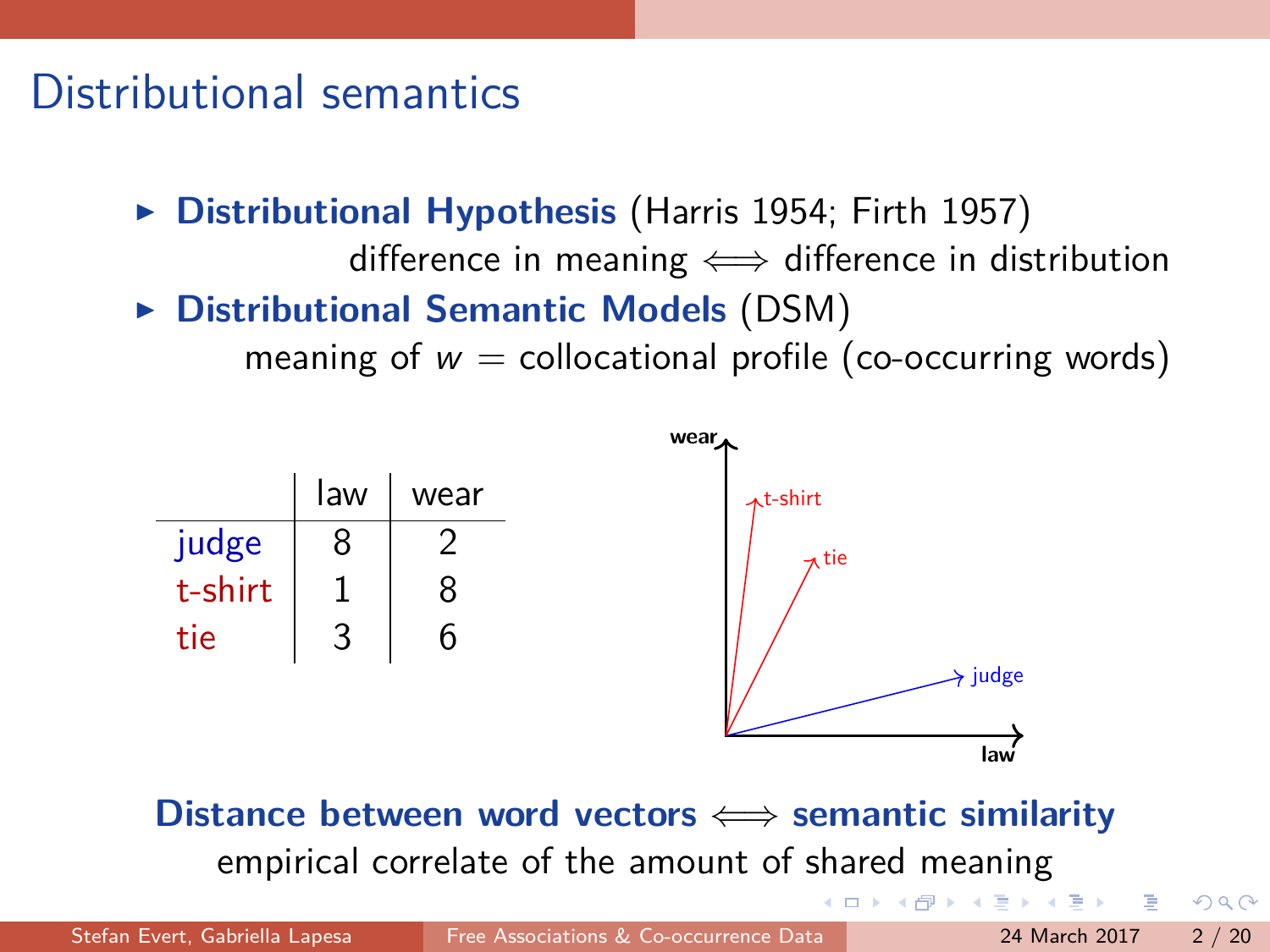# Syntagmatic vs. paradigmatic relations

Definitions and general assumptions

- **► Syntagmatic**  $\iff$  contiguity
	- <sup>I</sup> Examples: {*dog, barks*}, {*dog, bone*}
	- $\triangleright$  Words appear together: 1<sup>st</sup>-order co-occurrence
	- $\triangleright$  Found in: collocational profiles, DSM dimensions
- **► Paradigmatic**  $\iff$  interchangeability
	- ▶ Examples: {*book, volume*}, {*dog, animal*}
	- $\triangleright$  Words appear in similar contexts:  $2^{nd}$ -order co-occurrence
	- $\triangleright$  Usually semantically related
	- $\triangleright$  Found in: DSM nearest neighbours

#### However ...

DSM neighbourhoods include syntagmatically related words (collocates) if certain parameters are properly set, in particular if the context window is large enough [\(Lapesa](#page-19-1) *et al.* 2014).

 $\Omega$ 

イロト イ押 トイヨ トイヨ トーヨー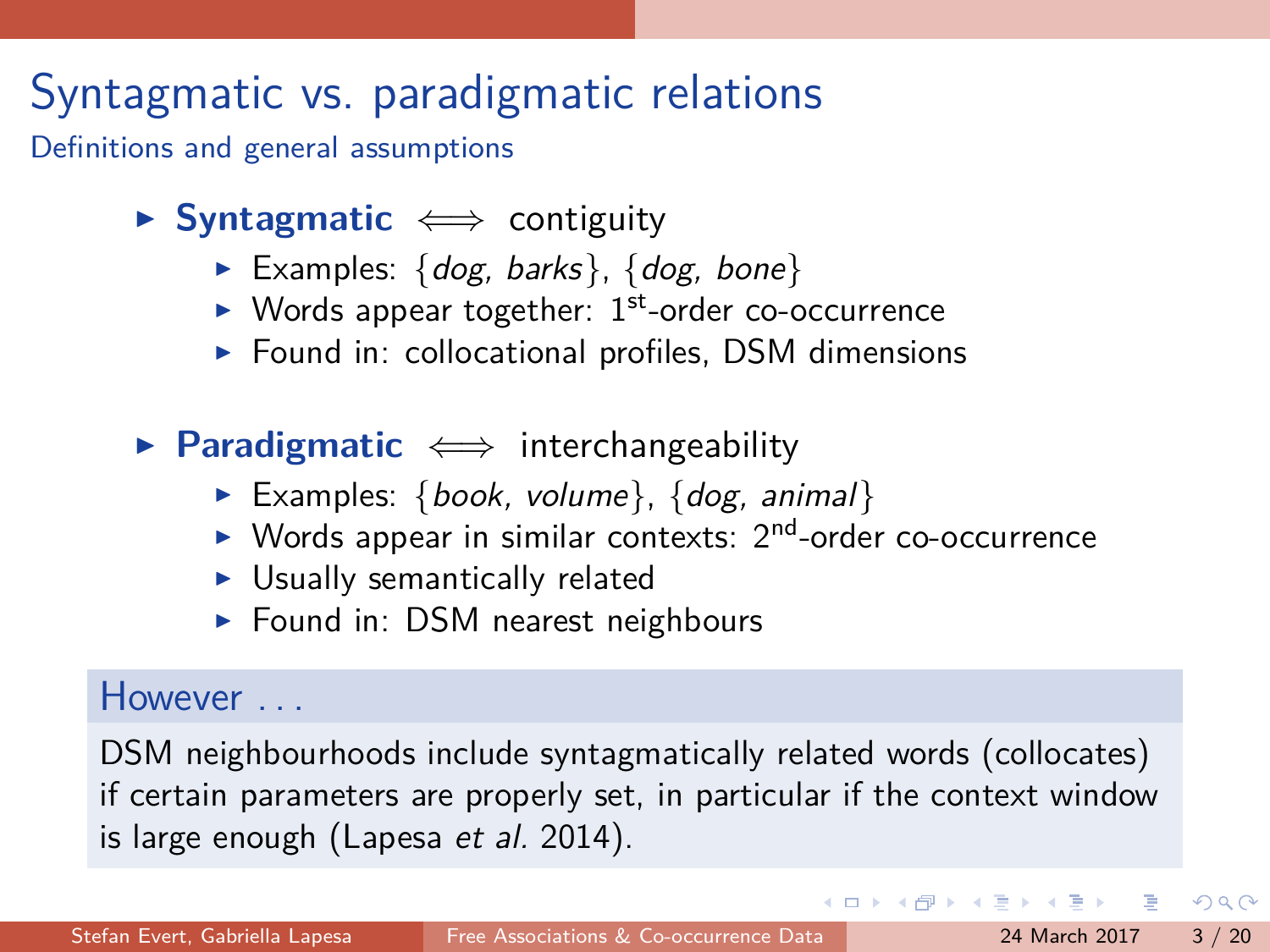# DSM Evaluation

Standards and problems

A number of linguistic tasks targeting semantic relations:

- ▶ Multiple-choice task (e.g. TOEFL synonymy)
- $\triangleright$  Classification of semantic relations
- $\triangleright$  Concept clustering (in practice, it targets co-hyponymy)

Two major problems:

- $\triangleright$  DSMs may exploit contingent properties of the task
	- $\triangleright$  random fillers as distractors ("controls")
		- $\rightarrow$  recognize random word pairs rather than semantic relations
	- $\triangleright$  clearly separated categories in noun clustering
	- $\rightarrow$  typical superordinate-level words in hypernym detection
- $\triangleright$  Dataset size too small
	- $\blacktriangleright$  e.g. 97.5% accuracy on 80 TOEFL items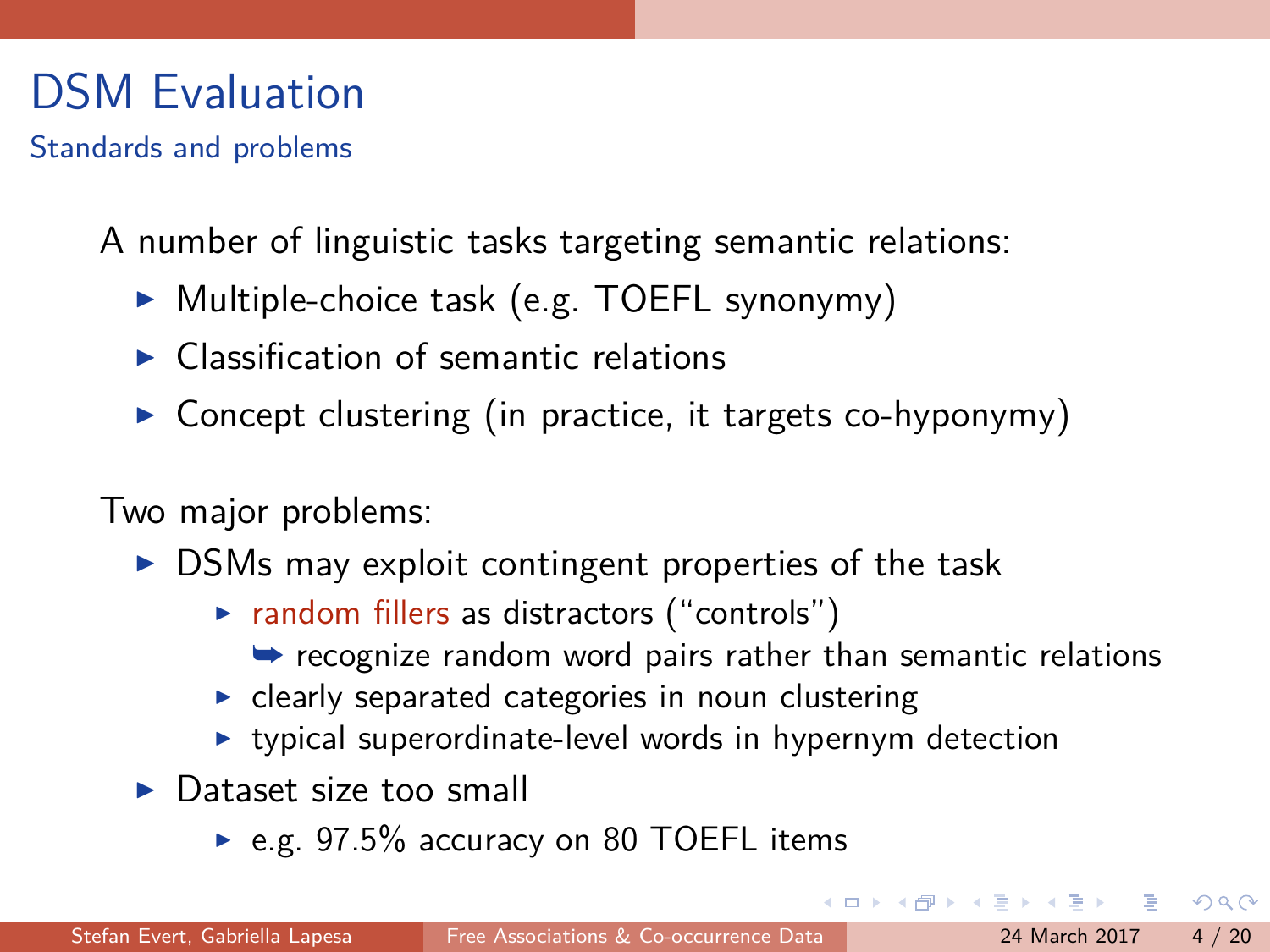# DSM Evaluation

A disturbing result from the CogALex-V Shared Task on semantic relation identification



Mach5 DSM:  $F_1 = 77.88\%$  for related vs. unrelated [\(Evert 2016\)](#page-18-2)

- $\triangleright$  but weird parameters (best features: ranks 100k–150k)
- nearest neighbours often unintuitive

 $\mathbb{F}$  DSM has learned to recognize random word pairs (at 90 $^{\circ}$ )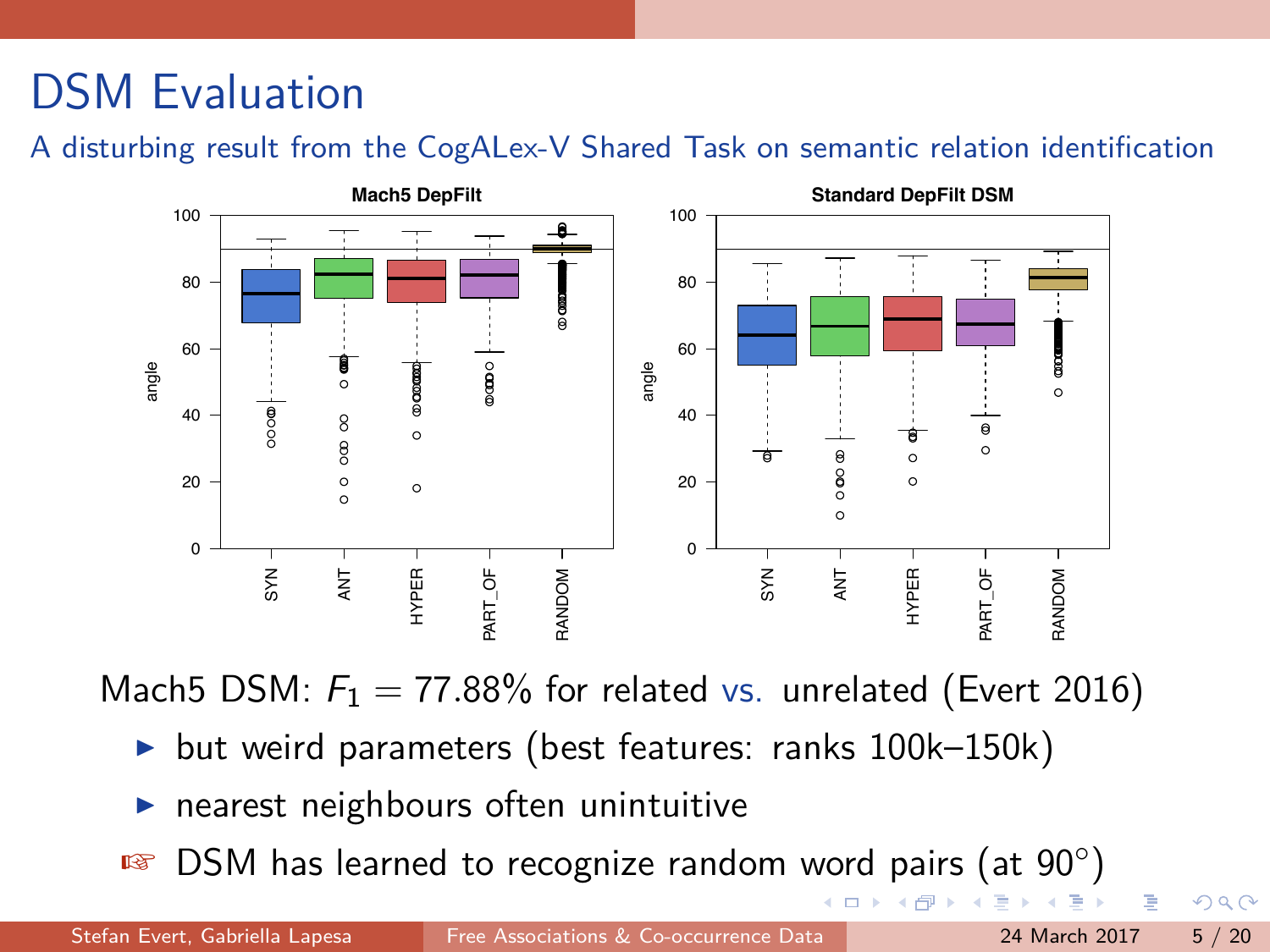<span id="page-5-0"></span>Today . . .

- $\sqrt{10}$  ... we explore an alternative DSM evaluation task, based on **free association norms**
- $\sqrt{10}$  ... discuss the concrete steps in the construction of such a task
- **ES** . . . look at preliminary modelling results, discuss problems and further steps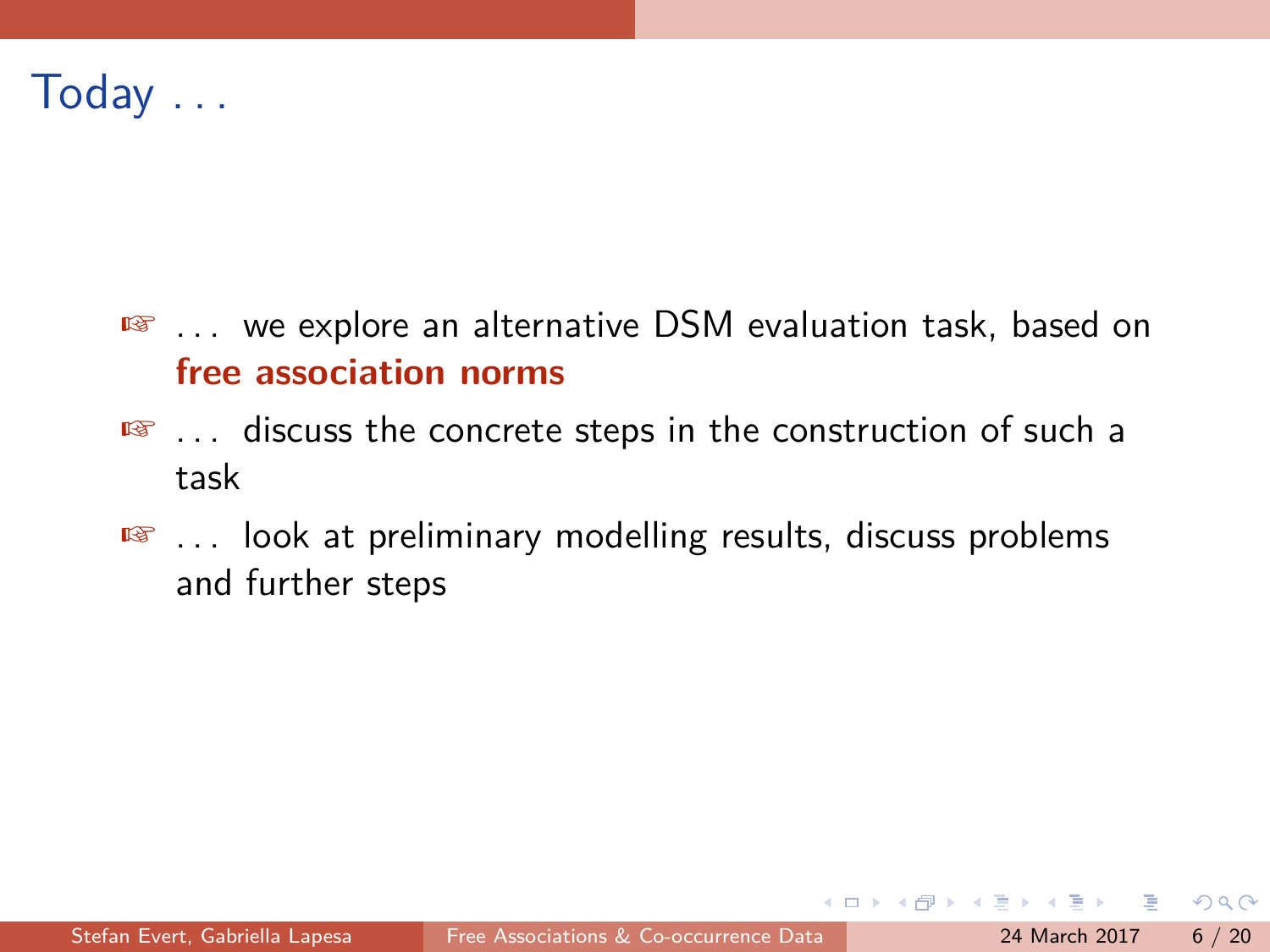## <span id="page-6-0"></span>Free associations

a cue into the organization of the mental lexicon?

Which words come to your mind if you hear ...

- $\blacktriangleright$  whisky  $\rightarrow$  gin, drink, scotch, bottle, soda
- **Exercice**  $\rightarrow$  neck, animal, zoo, long, tall
- $\blacktriangleright$  Hypotheses concerning the nature of the underlying process:
	- Result of learning-by-contiguity (James  $1890$ )

 $\mathbb{R}$  syntagmatic  $(1^{st}$ -order)

 $\triangleright$  Result of symbolic processes which make use of complex semantic structures [\(Clark 1970\)](#page-18-4)  $\sqrt{p}$  paradigmatic (2<sup>nd</sup>-order)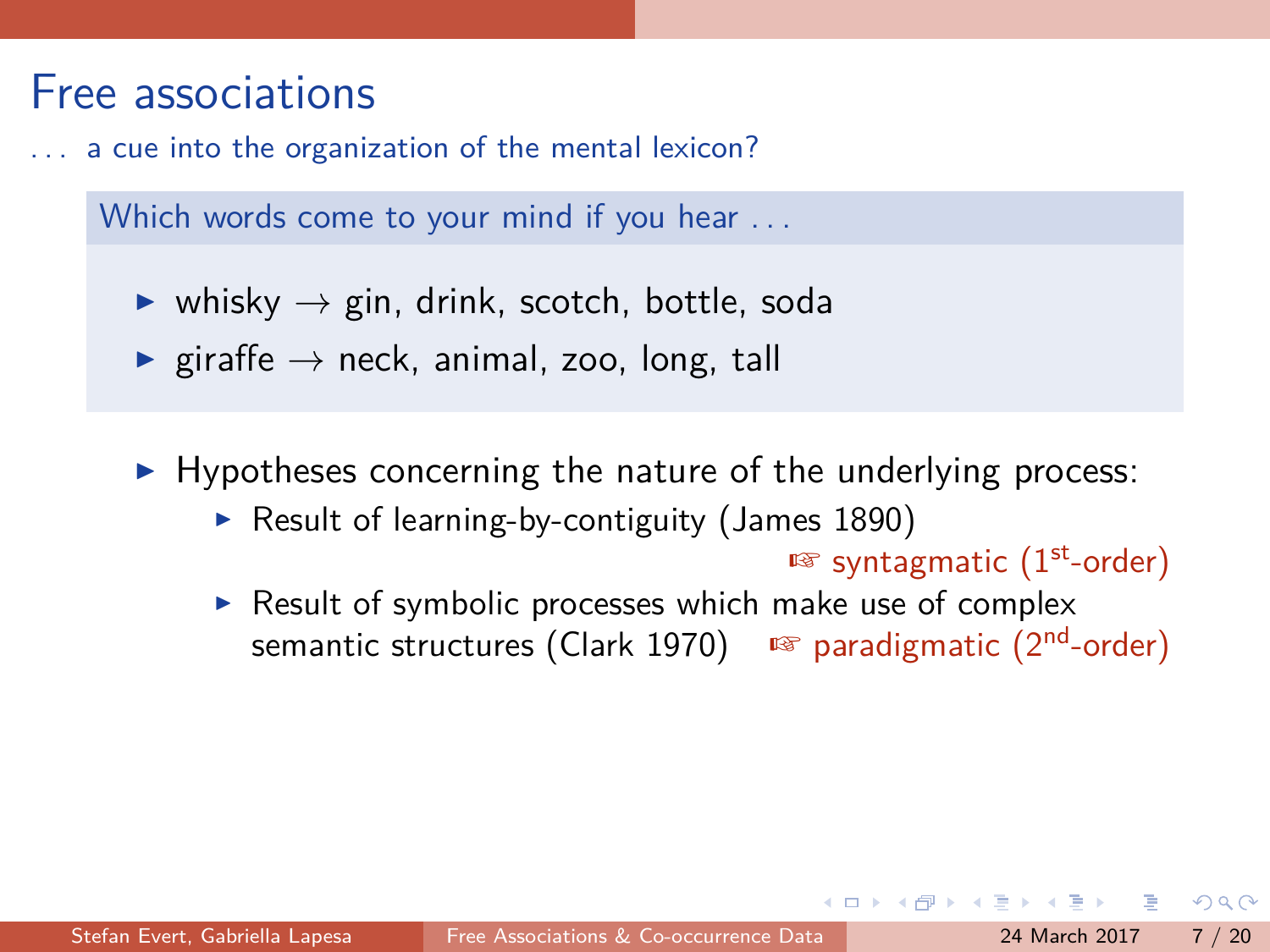## <span id="page-7-0"></span>Free associations

a cue into the organization of the mental lexicon?

Which words come to your mind if you hear ...

- $\triangleright$  whisky  $\rightarrow$  gin, drink, scotch, bottle, soda
- **Exercice**  $\rightarrow$  neck, animal, zoo, long, tall
- $\blacktriangleright$  Hypotheses concerning the nature of the underlying process:
	- Result of learning-by-contiguity (James  $1890$ )

```
\mathbb{R} syntagmatic (1^{st}-order)
```
- $\triangleright$  Result of symbolic processes which make use of complex semantic structures [\(Clark 1970\)](#page-18-4)  $\sqrt{p}$  paradigmatic (2<sup>nd</sup>-order)
- $\blacktriangleright$  Large collections available
	- ► Edinburgh Associative Thesaurus (**EAT**) 8210 stimuli, 100 subjects (Kiss *[et al.](#page-19-2)* 1973)
	- ▶ University of South Florida Free Association Norms (USF) 5019 stimuli, 6000 subjects [\(Nelson](#page-19-3) *et [al](#page-6-0).* [2](#page-8-0)[0](#page-5-0)[0](#page-0-0)[4](#page-7-0)[\)](#page-8-0)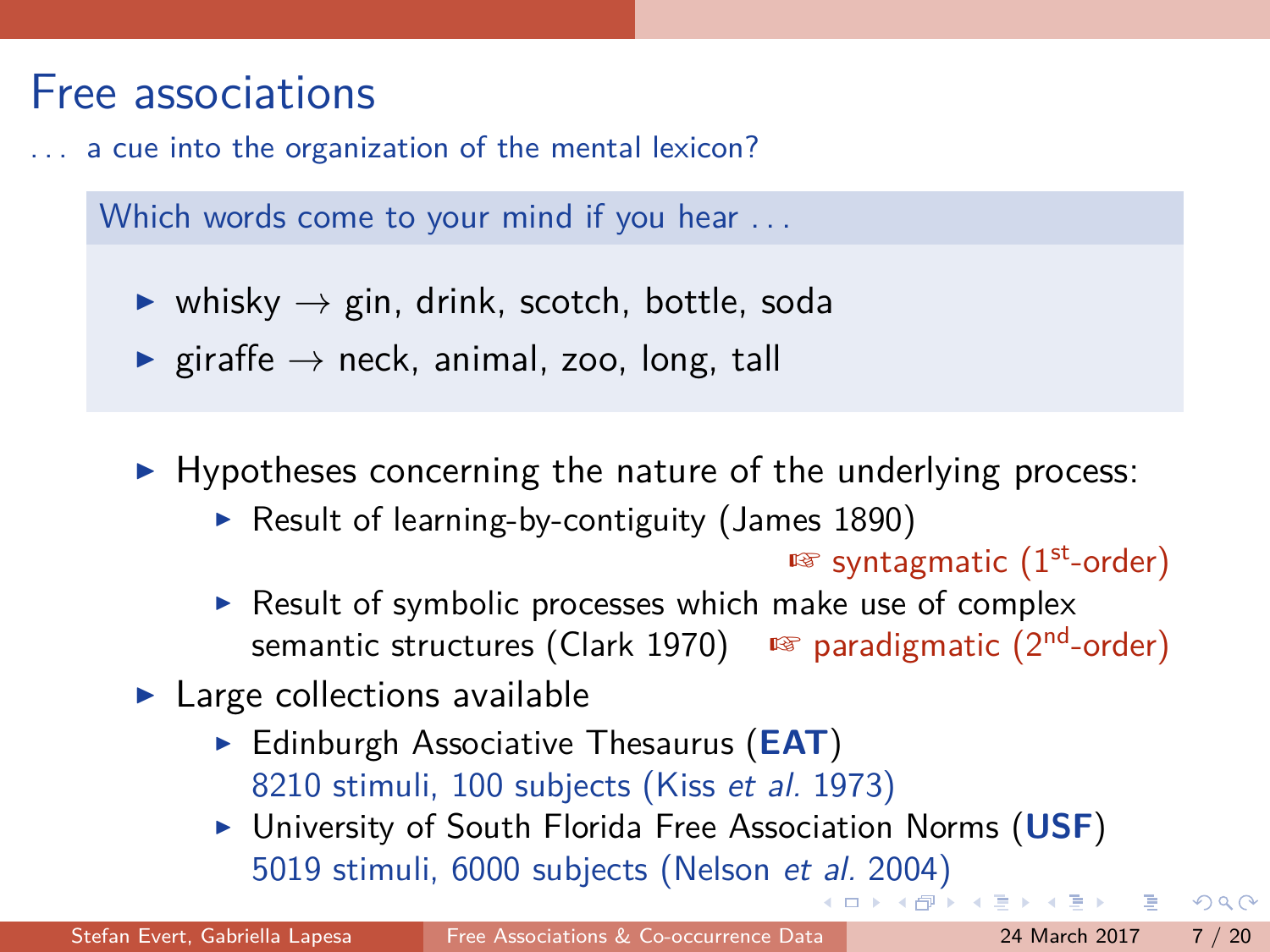## <span id="page-8-0"></span>Why are free associations promising for DSM evaluation?

- $\triangleright$  Cognitively motivated, hence semantically plausible
- $\blacktriangleright$  Large collections allow for robust evaluation
- $\triangleright$  Large collections allow for better selection of fillers, making the task more difficult but also more interesting:
	- $\triangleright$  words that are produced only once in response to a target stimulus can be used as plausible distractors
	- $\triangleright$  we use plausible first responses (taken from other stimuli) as random distractors
	- $\blacktriangleright$  large pool of filler candidates allows controlling for frequency (marked differences in frequency bias vector similarities)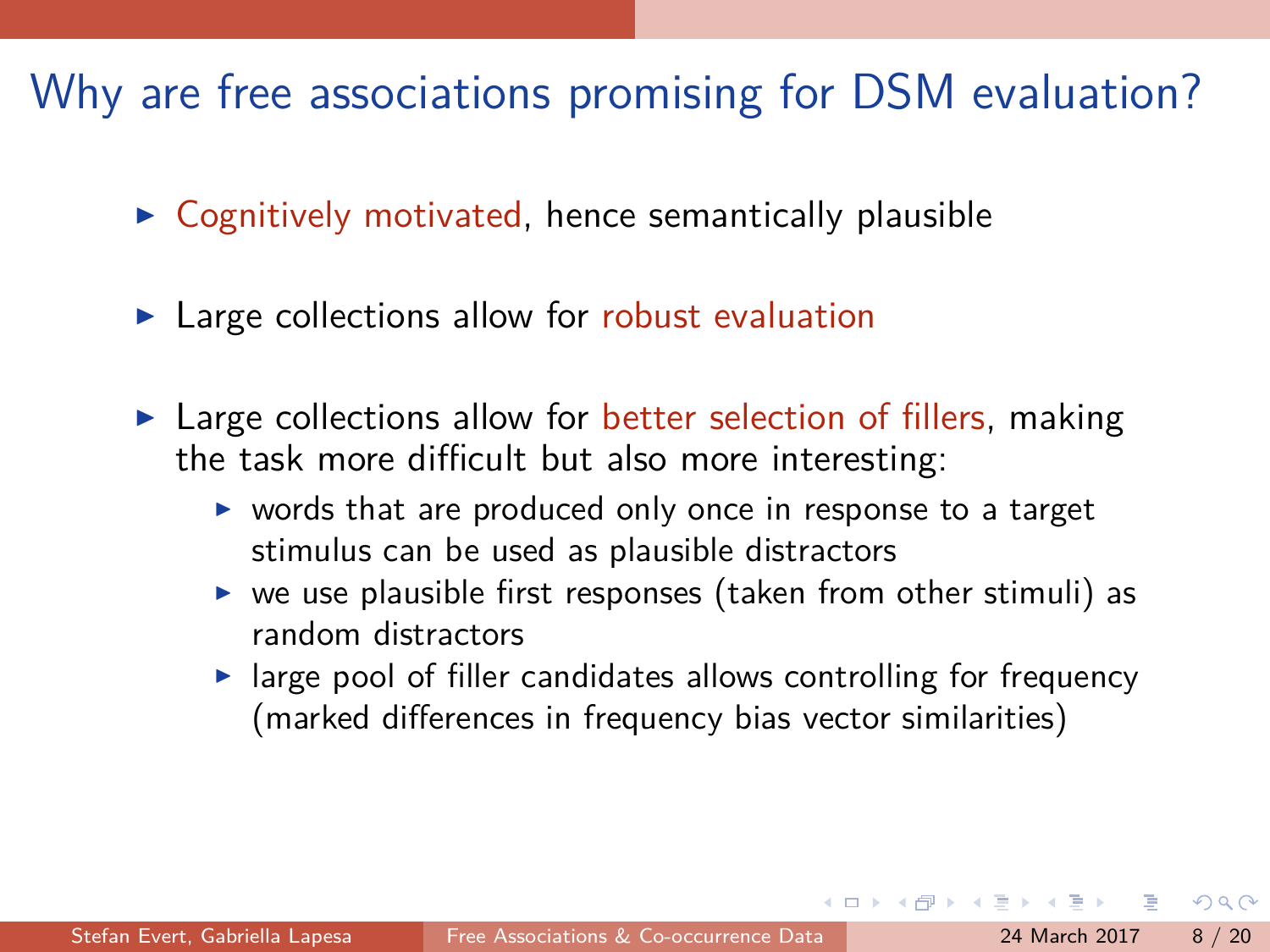## What do free association norms contain?

Syntagmatic vs. paradigmatic associates

- $\triangleright$  [Brown and Berko \(1960\)](#page-18-5):
	- $\triangleright$  74% of the responses of adults are paradigmatic
	- $\triangleright$  72% of the responses of first grade children are syntagmatic
- $\blacktriangleright$  [Fitzpatrick \(2007\)](#page-18-6): 100 English stimuli (middle-frequency), 60 subjects, manual classification of free associates
	- ▶ Consecutive xy collocations: *significant–other*
	- <sup>I</sup> Defining synonyms: *significant–important*
	- ▶ Conceptual associations: *coordination-driving*
	- <sup>I</sup> Consecutive yz collocations: *instance–first*
	- <sup>I</sup> Context-dependent synonyms: *label–name*
	- ► Lexical set: *pet-dog*

#### **Mixture of syntagmatic and paradigmatic associates**

. . . can we find both relations in corpus data?

 $QQ$ 

 $\mathcal{A} \oplus \mathcal{B} \rightarrow \mathcal{A} \oplus \mathcal{B} \rightarrow \mathcal{A} \oplus \mathcal{B}$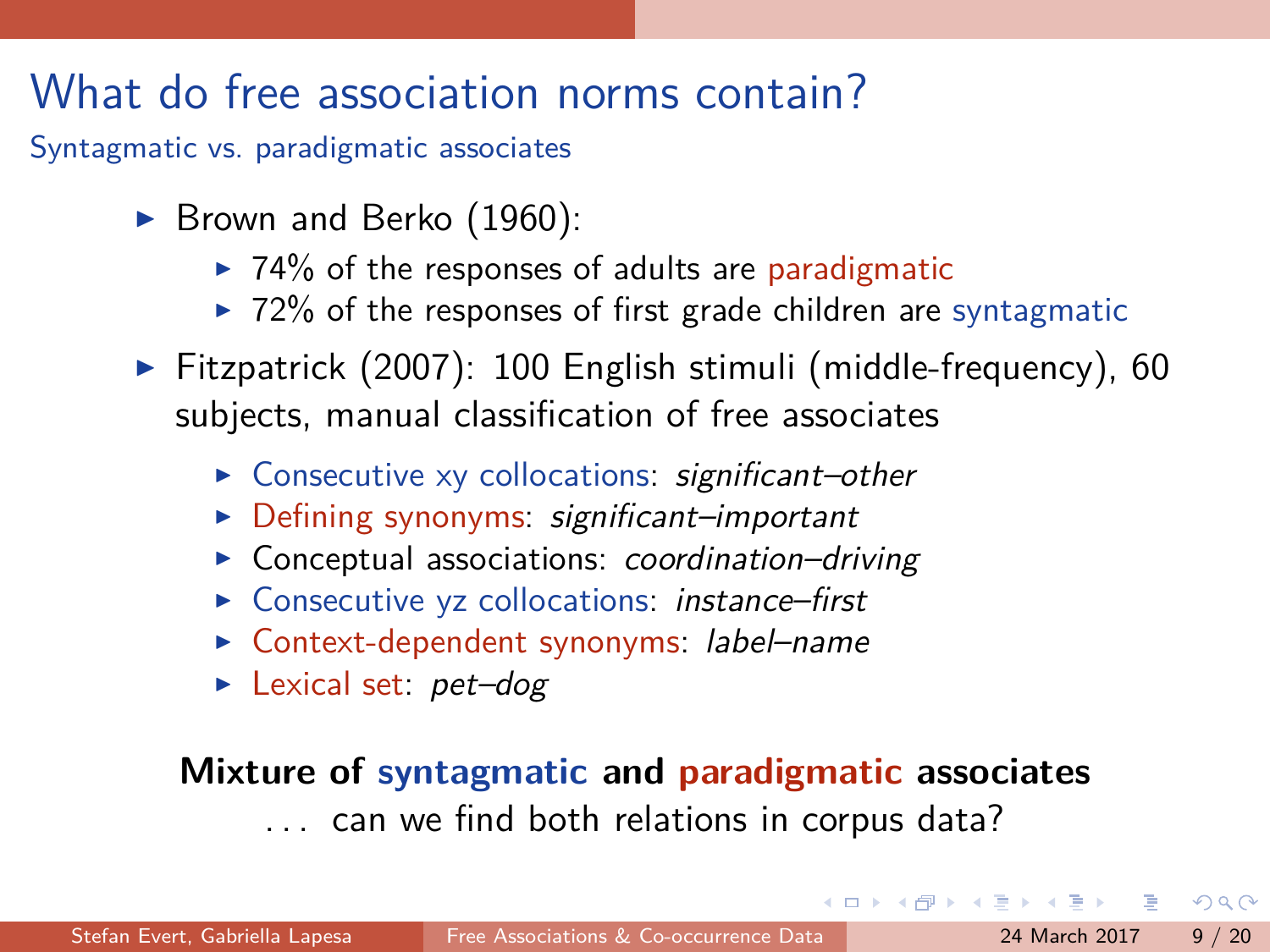## Free associations & co-occurrence data

Previous work

- [Wettler](#page-19-4) *et al.* (2005)
	- ▶ Data: subset of EAT (100 stimuli)
	- $\blacktriangleright$  Task: prediction of the most frequent free associate
	- ▶ Model: first-order model, BNC, large window (20 words)
	- $\triangleright$  Result: human associative responses can be predicted from contiguities between words in language use (collocations)
		- $\star$  syntagmatic associates are captured with larger windows
- $\triangleright$  ESSLLI 2008 Shared Task
	- $\triangleright$  Data: subset of EAT (100 stimuli)
	- $\blacktriangleright$  Tasks:
		- $\star$  discrimination btw. the first associates and hapaxes/random
		- $\star$  prediction of the most frequent associates
	- $\triangleright$  Result: first order models (collocations) are better than DSMs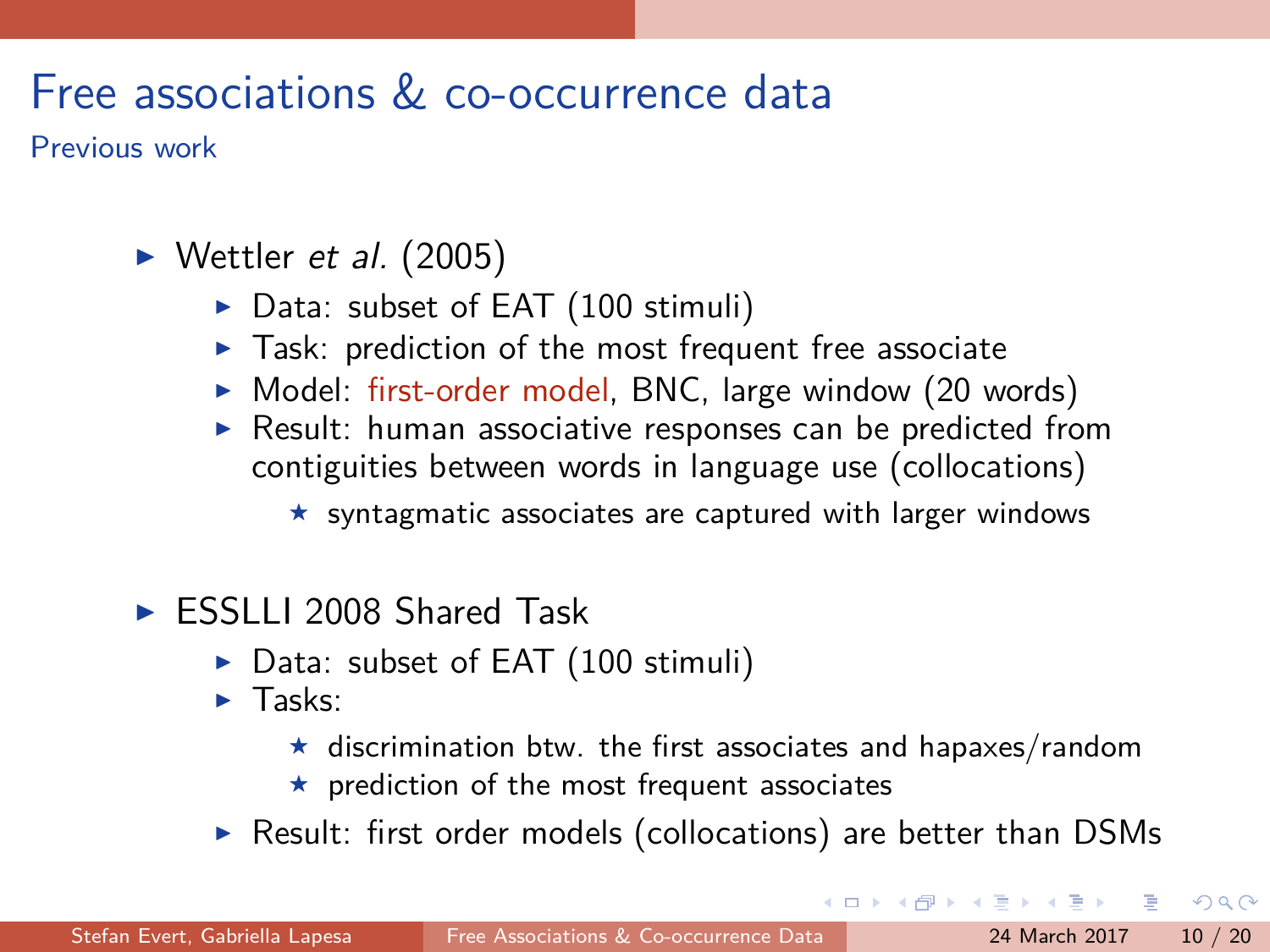## Our new data sets

**Preprocessing** 

- $\triangleright$  Annotate items in EAT and USF with part of speech information (most frequent POS in Web corpus ENCOW)
	- **P** publicly available 10-billion-word Web corpus  $\rightarrow$  replicability
- $\blacktriangleright$  Lemmatize with morpha, a robust morphological analyser
	- ▶ <http://users.sussex.ac.uk/~johnca/morph.html>
	- $\blacktriangleright$  lemmatization of unknown words based on POS tag
- $\triangleright$  After having lemmatized ENCOW with morpha, annotate stimuli and responses with ENCOW lemma frequency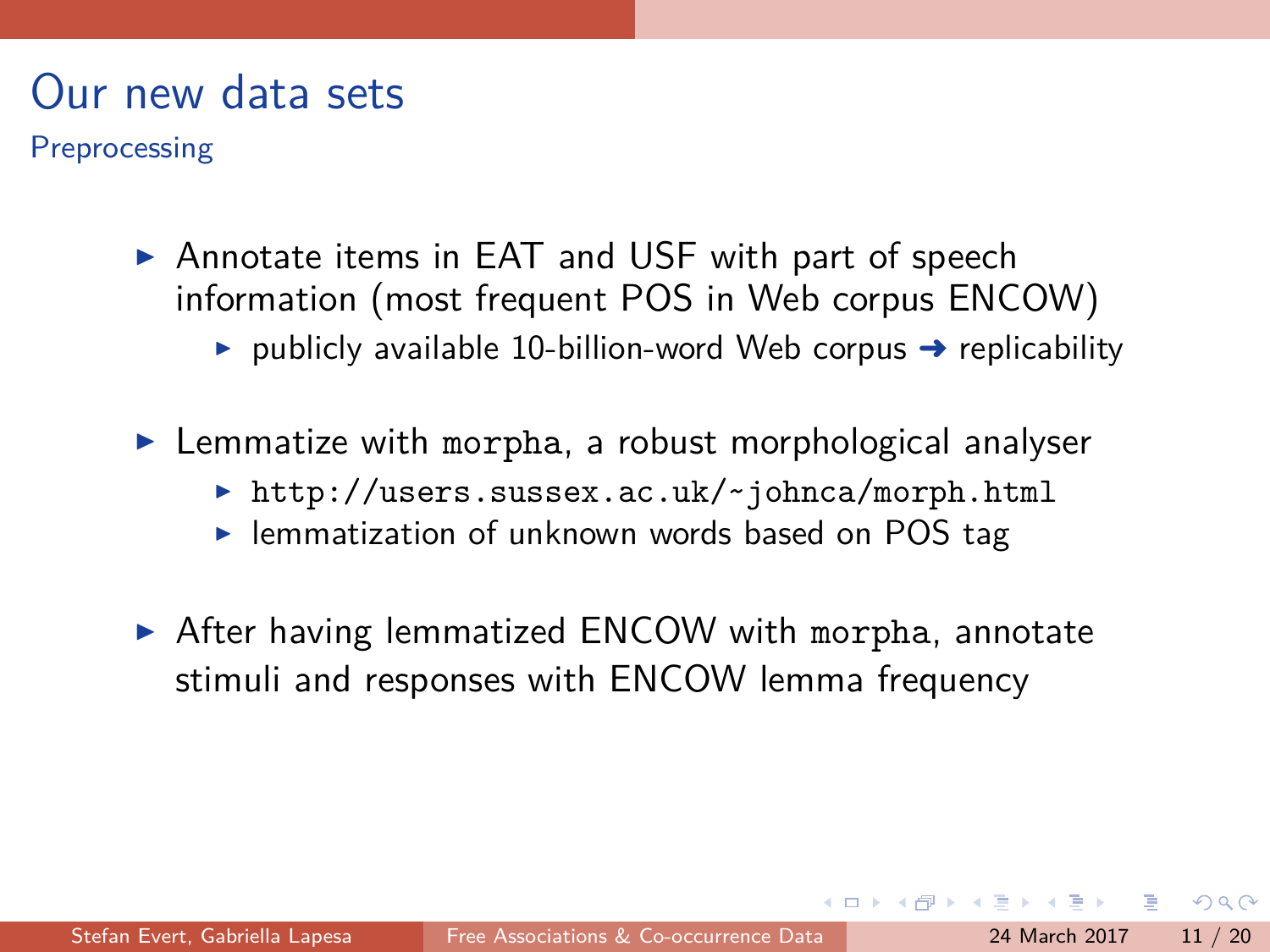## Our new data sets

Item selection

- For each stimulus in EAT (8210) and USF (5019) select a:
	- $\triangleright$  FIRST: the most frequent associate response
	- $\blacktriangleright$  HAPAX: a response generated for the target once
		- $\triangleright$  or twice for USF (hapax responses are omitted there)
		- $\triangleright$  if more HAPAX candidates are available, pick the one whose lemma frequency matches more closely that of FIRST
	- $\triangleright$  RANDOM, by randomly picking a word which was among the top 25% associates *of another stimulus* (and produced at least 5 times). If possible:
		- $\triangleright$  match lemma frequency of RANDOM and FIRST
		- $\blacktriangleright$  try to use each RANDOM only once

*Multiwords, numbers, closed-class words, and other words that do not occur in ENCOW were discarded.*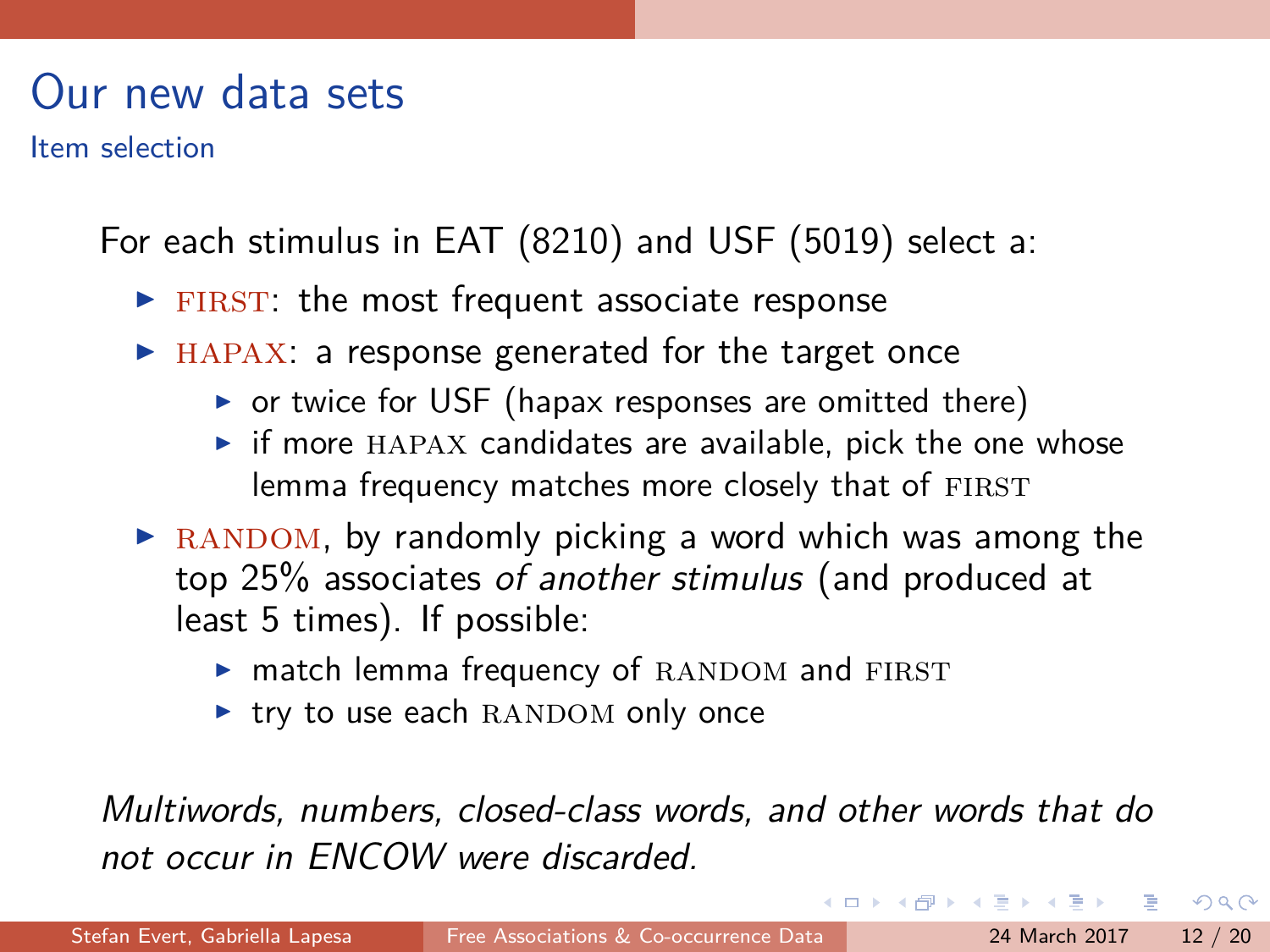## **Experiments**

#### **Corpus based models** (ENCOW):

- $\triangleright$  Context window: L2/R2 vs. L10/R10
- $\triangleright$  1<sup>st</sup>-order models:  $P(w_2|w_1)$  vs. PPMI vs. MI<sup>2</sup>
- $\triangleright$  2<sup>nd</sup>-order models: parameters from [Lapesa and Evert \(2014\)](#page-19-5)

#### **Tasks**

- $\blacktriangleright$  Task 1: multiple-choice
	- **Exercise 3 is stimulus and a** <FIRST, HAPAX, RANDOM> triple, determine which of the three candidates is FIRST.
	- $\blacktriangleright$  baseline accuracy: 33.3%
- $\blacktriangleright$  Task 2: open-vocabulary lexical access
	- $\triangleright$  given only a stimulus, predict the FIRST associate
	- $\triangleright$  problem: may learn to recognize "typical" free associates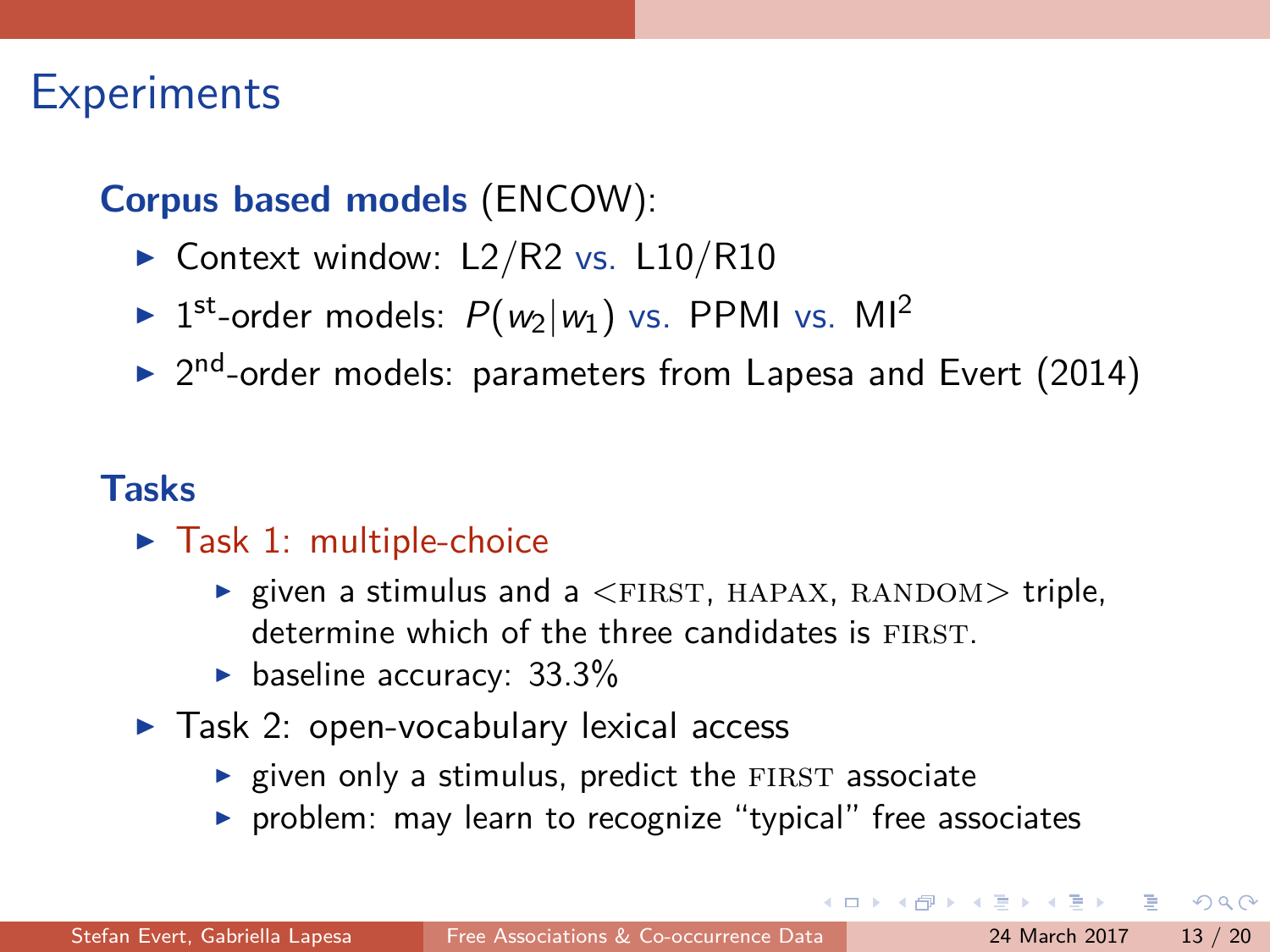### First results

|                 |                | $n = 1973$ | $n = 3863$          |
|-----------------|----------------|------------|---------------------|
| model           | span           | train      | test                |
| <b>DSM</b>      | $\overline{2}$ | 82.4%      | $81.\overline{8\%}$ |
| $DSM_{P=0}$     | 2              | 79.5%      | 78.6%               |
| $P(w_2 w_1)$    | 2              | $80.0\%$   | 80.3%               |
| PPMI            | 2              | 77.6%      | 76.1%               |
| M <sup>2</sup>  | $\overline{2}$ | 79.7%      | 79.9%               |
| Combined        | $\overline{2}$ | 85.4%      | 84.6%               |
| <b>DSM</b>      | 10             | 81.7%      | 82.5%               |
| $DSM_{P=0}$     | 10             | 79.1%      | 79.8%               |
| $P(w_2 w_1)$    | 10             | 83.7%      | $84.0\%$            |
| PPMI            | 10             | 81.9%      | 81.2%               |
| Ml <sup>2</sup> | 10             | 84.4%      | 83.9%               |
| Combined        | 10             | 85.8%      | 85.4%               |
| Combined        | mix            | 86.4%      | $85.7\%$            |

- $\blacktriangleright$  "training" data (1973 items) for exploration
- $\blacktriangleright$  results validated on test set (3863 items)
- $\triangleright$  combine 1<sup>st</sup>- and 2<sup>nd</sup>-order models:  $DSM_{P=0}$  + MI<sup>2</sup>
- $\triangleright$  with L10/R10 cooc span, 1st-order models are better
- $\triangleright$  only small improvement from combined model
- $\blacktriangleright$  but cross-combination helps

 $200$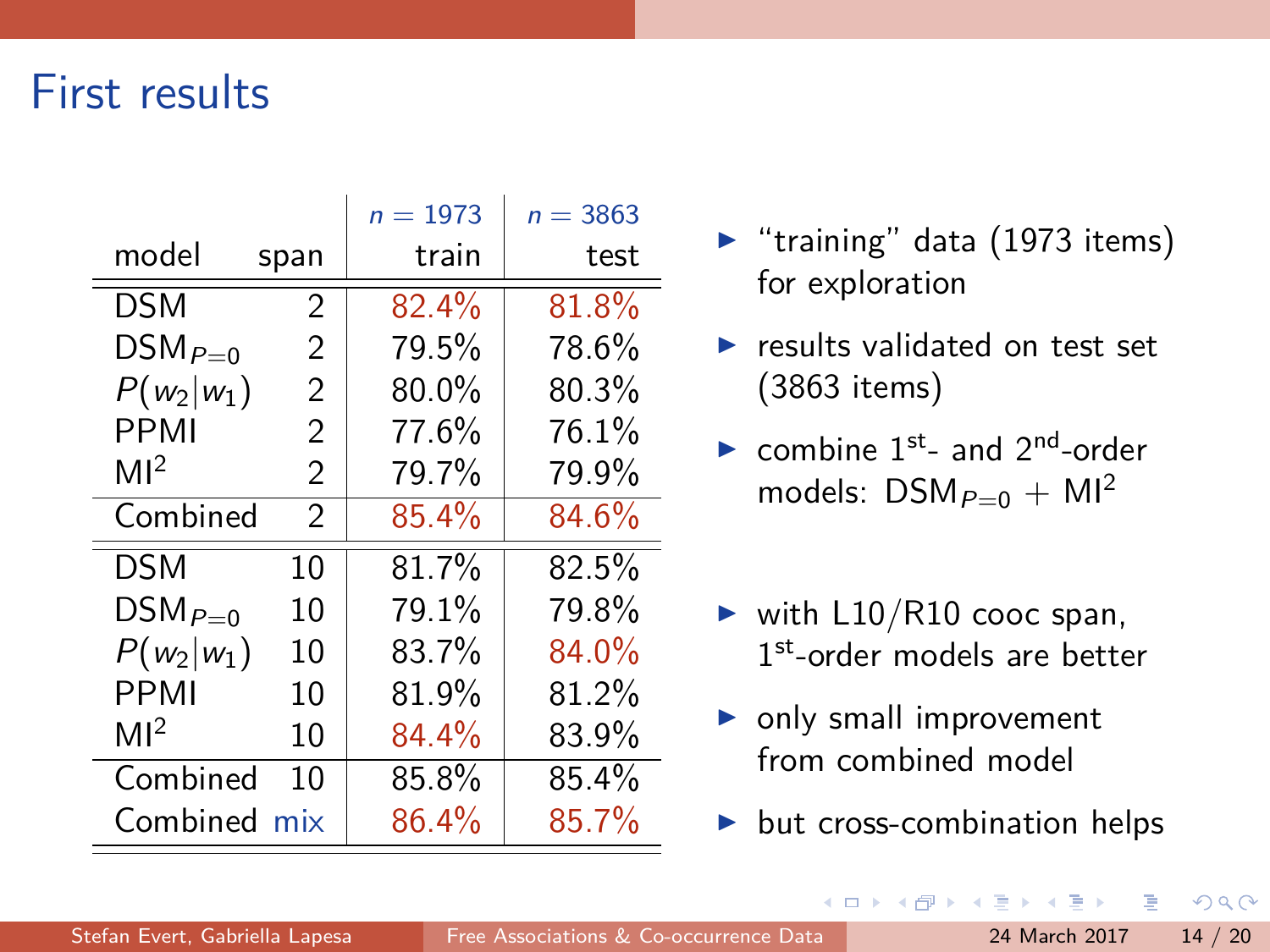### Problems

The new EAT task isn't perfect either . . . yet

 $\triangleright$  Guessing POS from corpus doesn't always work

- **E.g.**  $fit_{VERB} \rightarrow epileptic_{ADL}$ , *aristocracy*<sub>NOUN</sub>  $\rightarrow$  *lords*<sub>NAME</sub>
- $\blacktriangleright$  but very few lemmatization errors
- $\triangleright$  Colloquialisms and British slang
	- **E.g.** *bod*<sub>NOUN</sub>  $\rightarrow$  *person*<sub>NOUN</sub> (rare in written corpus)
	- ▶ but Web corpus has Welsh *bod* 'to be' mistagged as noun
	- DSM neighbours: *yn*, *hynny*, *mewn*, *hwn*, *gyfer*, ..., 49. *bloke*,  $techv_{\text{NOLIN}}$ , *nus*, *hon*, ..., 60. *guy*, *mai*, *geezer*, ...
	- **Example is** *mellow*<sub>ADJ</sub>  $\rightarrow$  *yellow*<sub>ADJ</sub>
- $\triangleright$  Model performs well  $\Rightarrow$  neighbours = human associations
	- **E.g.** firmness<sub>NOUN</sub>  $\rightarrow$  hard<sub>ADJ</sub> (MI<sup>2</sup> correct, DSM wrong)
	- but rank 897 vs. 1026 for *material*<sub>NOUN</sub> (DSM: 4797 vs. 772)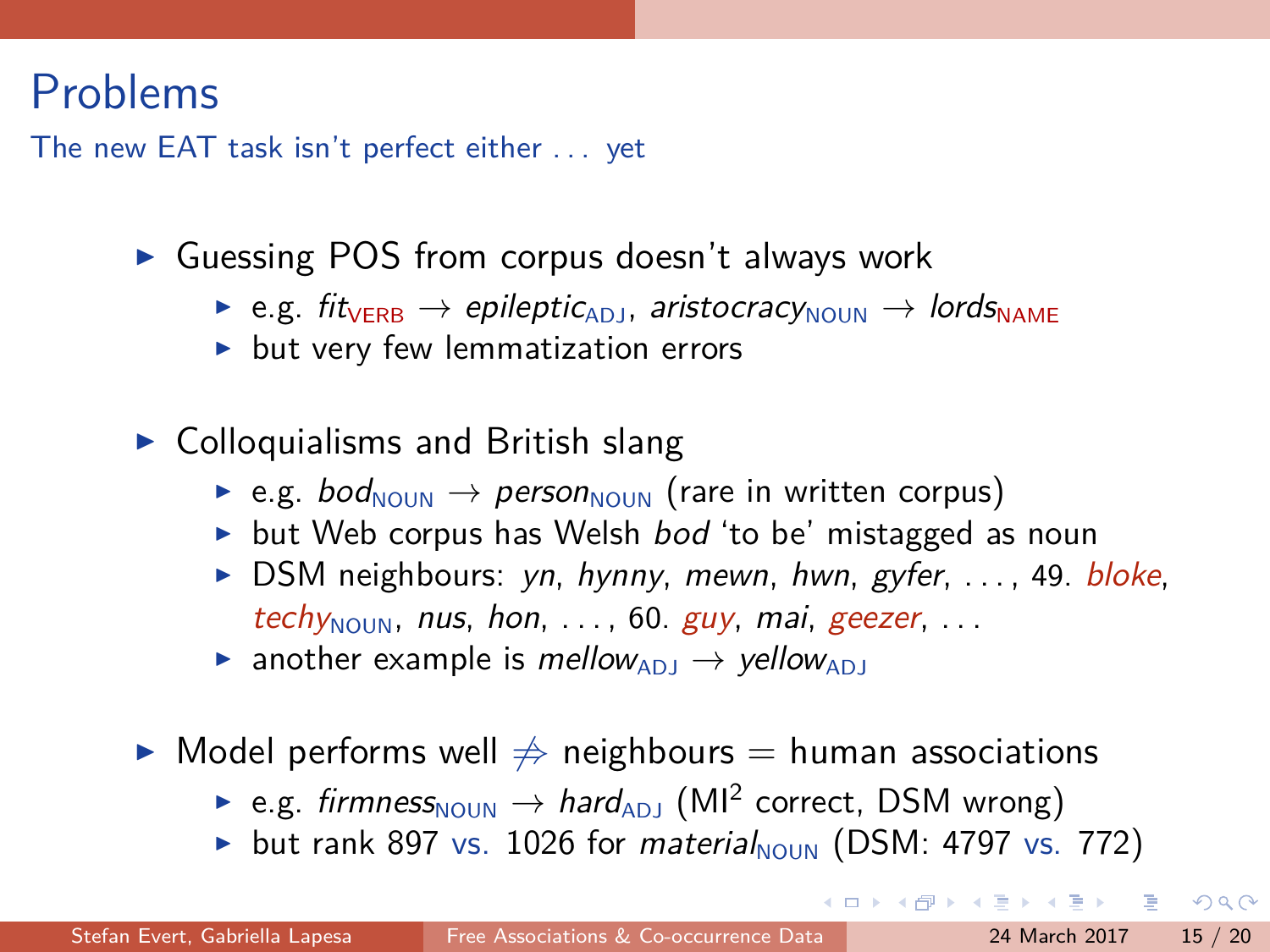## <span id="page-16-0"></span>First conclusions

 $1<sup>st</sup>$ -order = syntagmatic vs.  $2<sup>nd</sup>$ -order = paradigmatic?

- $\blacktriangleright$  1<sup>st</sup>- and 2<sup>nd</sup>-order models less complementary than expected  $\rightarrow$  relatively small benefit from combination
- $\triangleright$  But intuition not completely wrong (L2/R2):
	- $\triangleright$  DSM: *duckling*  $\rightarrow$  *piglet, chick, duck, cygnet, hatchling, ...*
	- $\blacktriangleright$  MI<sup>2</sup>: *duckling*  $\rightarrow$  *ugly, chick, duck, swan, fluffy, roast, ...*
- $\triangleright$  Possible explanation for the overlap under (many) simplifying assumptions (sentence span, raw cooc freqs, . . . )

term-sentence matrix:  $\mathbf{F} = \mathbf{U} \cdot \mathbf{\Sigma} \cdot \mathbf{V}^T$ term-term matrix:  $M = FF^T = U \cdot \Sigma^2 \cdot V^T$ 

**Ex** cosine similarity in  $\mathbf{F} \approx 1^{\text{st}}$ -order association MI<sup>2</sup>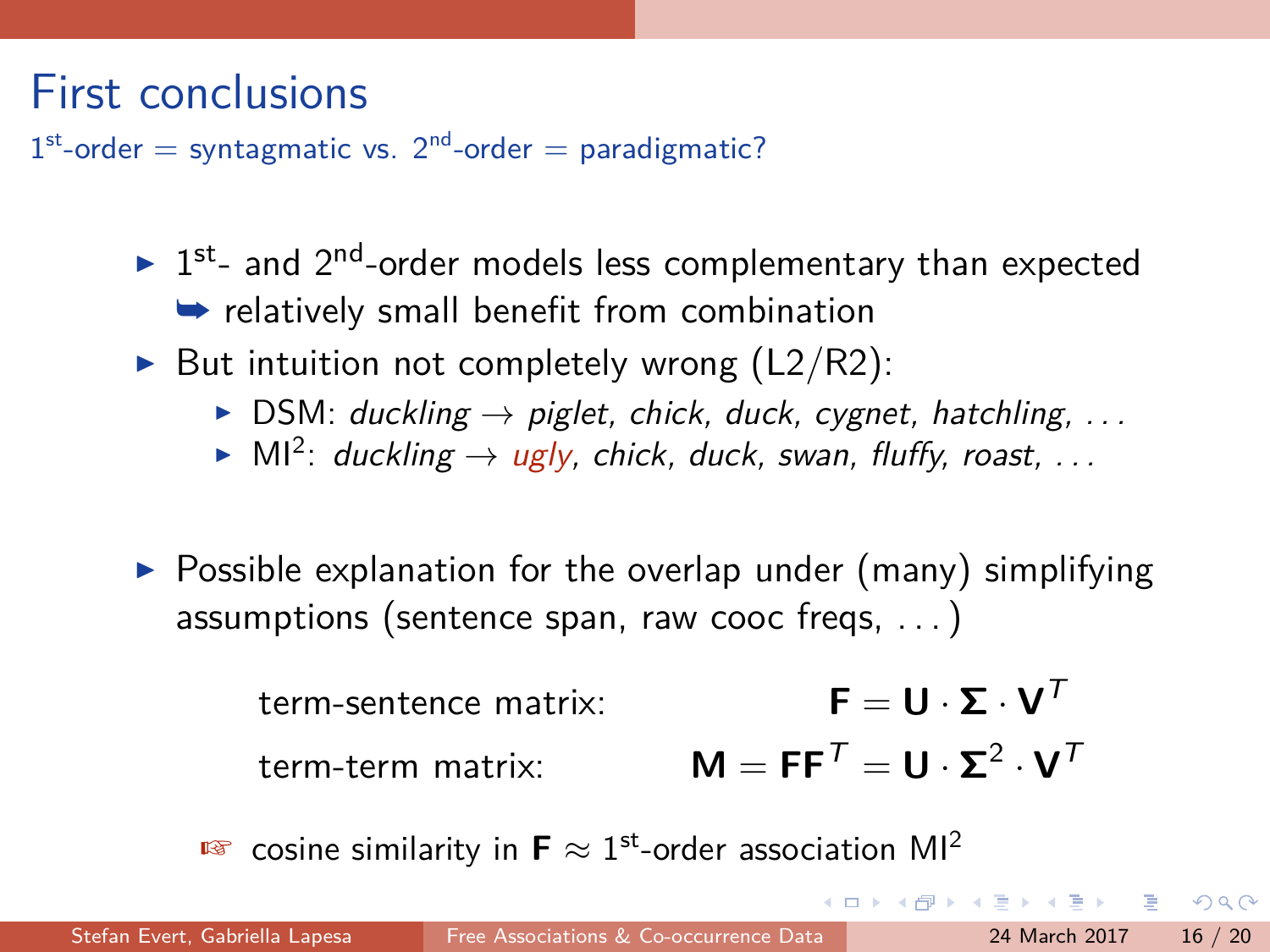# <span id="page-17-0"></span>An alternative task based on association norms

The Cogalex-IV shared task [\(Rapp and Zock 2014\)](#page-19-6)

#### Reverse multiword free association

- ighthropoletic virtu-<br>Interview, drive, lorry  $\rightarrow$  ?
- **D** away, minded, gone, present, ill  $\rightarrow$  ?
- $\triangleright$  Data: subset of EAT (2000 stimuli training/test)
- $\triangleright$  Very challenging (best: 35% accuracy)
	- $\triangleright$  open-ended vocabulary (including inflected surface forms!)
	- $\triangleright$  need for integrating predictions of different stimuli
- $\blacktriangleright$  And the winner was
	- $\triangleright$  A system using first-order statistics to re-rank the output of a "standard" DSM [\(Ghosh](#page-18-7) *et al.* 2015)
- $\triangleright$  Our submission: several 1<sup>st</sup>-order vs. 2<sup>nd</sup>-order models
	- best  $1^{st}$ -order: 27.7[%](#page-16-0) / best  $2^{nd}$ -order[: 1](#page-16-0)[4.0](#page-0-0)%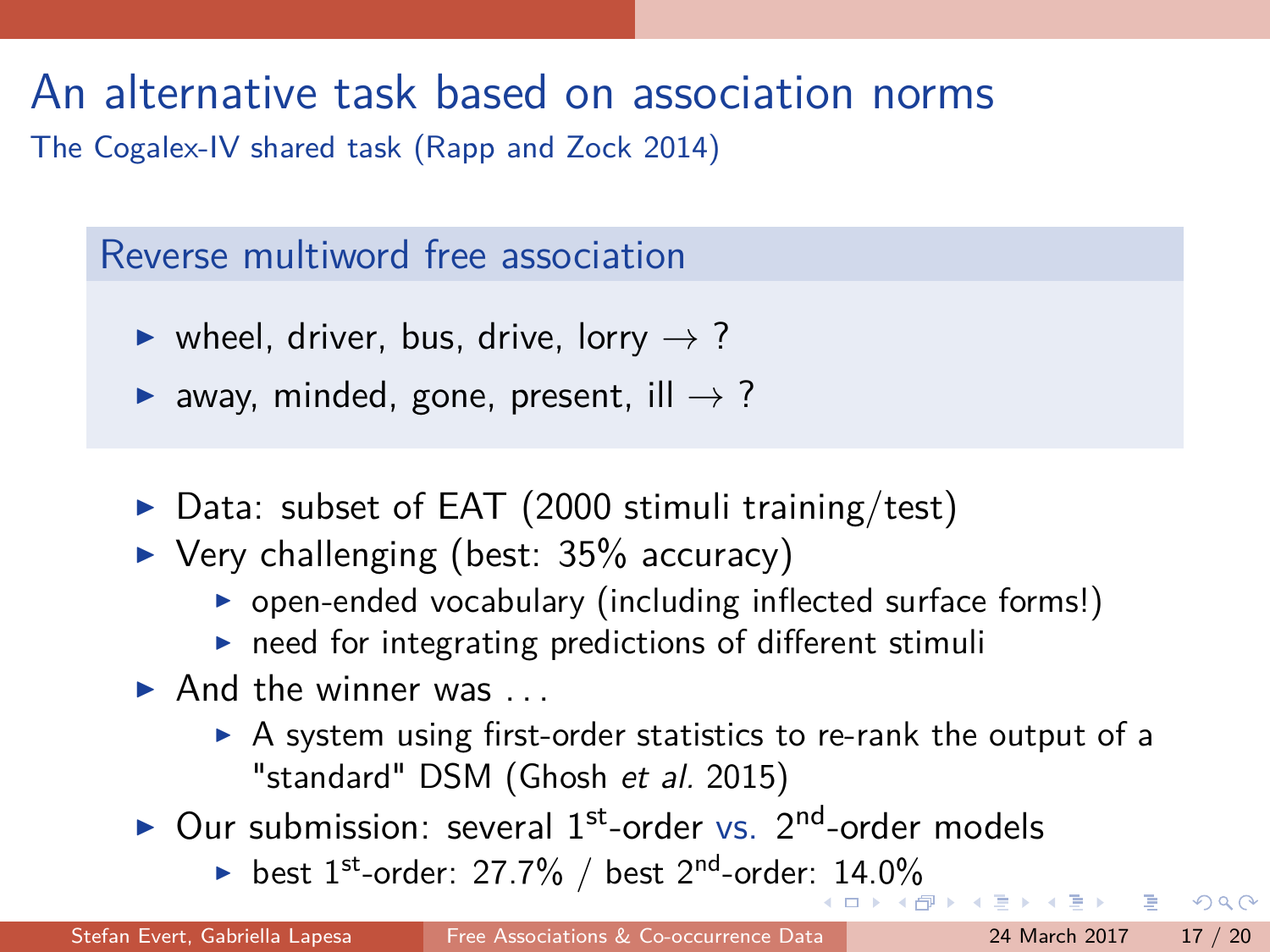#### References I

- <span id="page-18-5"></span>Brown, R. and Berko, J. (1960). Word association and the acquisition of grammar. *Child Development*, **31**, 1–14.
- <span id="page-18-4"></span>Clark, H.H. (1970). Word associations and linguistic theory. In J. Lyons (ed.), *New horizons in linguistics*. Harmondsworth: Penguin.
- <span id="page-18-2"></span>Evert, Stefan (2016). CogALex-V shared task: Mach5 – a traditional DSM approach to semantic relatedness. In *Proceedings of the 5th Workshop on Cognitive Aspects of the Lexicon (CogALex-V)*, pages 92–97, Osaka, Japan.
- <span id="page-18-1"></span>Firth, J. R. (1957). A synopsis of linguistic theory 1930–55. In *Studies in linguistic analysis*, pages 1–32. The Philological Society, Oxford.
- <span id="page-18-6"></span>Fitzpatrick, Tess (2007). Word association patterns: unpacking the assumptions. *International Journal of Applied Linguistics*, **17**(3).
- <span id="page-18-7"></span>Ghosh, Urmi; Jain, Sambhav; Paul, Soma (2015). A two-stage approach for computing associative responses to a set of stimulus words. In Z. (eds.) (ed.), *Proceedings of the 4th Workshop on Cognitive Aspects of the Lexicon,*.

<span id="page-18-0"></span>Harris, Zellig (1954). Distributional structure. *Word*, **10**(23), 146–162.

<span id="page-18-3"></span>James, W (1890). *The principles of psychology*. New York: Dover.

 $\Omega$ 

 $\mathbf{A} \otimes \mathbf{A} \otimes \mathbf{A} \otimes \mathbf{A} \otimes \mathbf{A} \otimes \mathbf{A} \otimes \mathbf{A} \otimes \mathbf{A} \otimes \mathbf{A} \otimes \mathbf{A} \otimes \mathbf{A} \otimes \mathbf{A} \otimes \mathbf{A} \otimes \mathbf{A} \otimes \mathbf{A} \otimes \mathbf{A} \otimes \mathbf{A} \otimes \mathbf{A} \otimes \mathbf{A} \otimes \mathbf{A} \otimes \mathbf{A} \otimes \mathbf{A} \otimes \mathbf{A} \otimes \mathbf{A} \otimes \mathbf{$